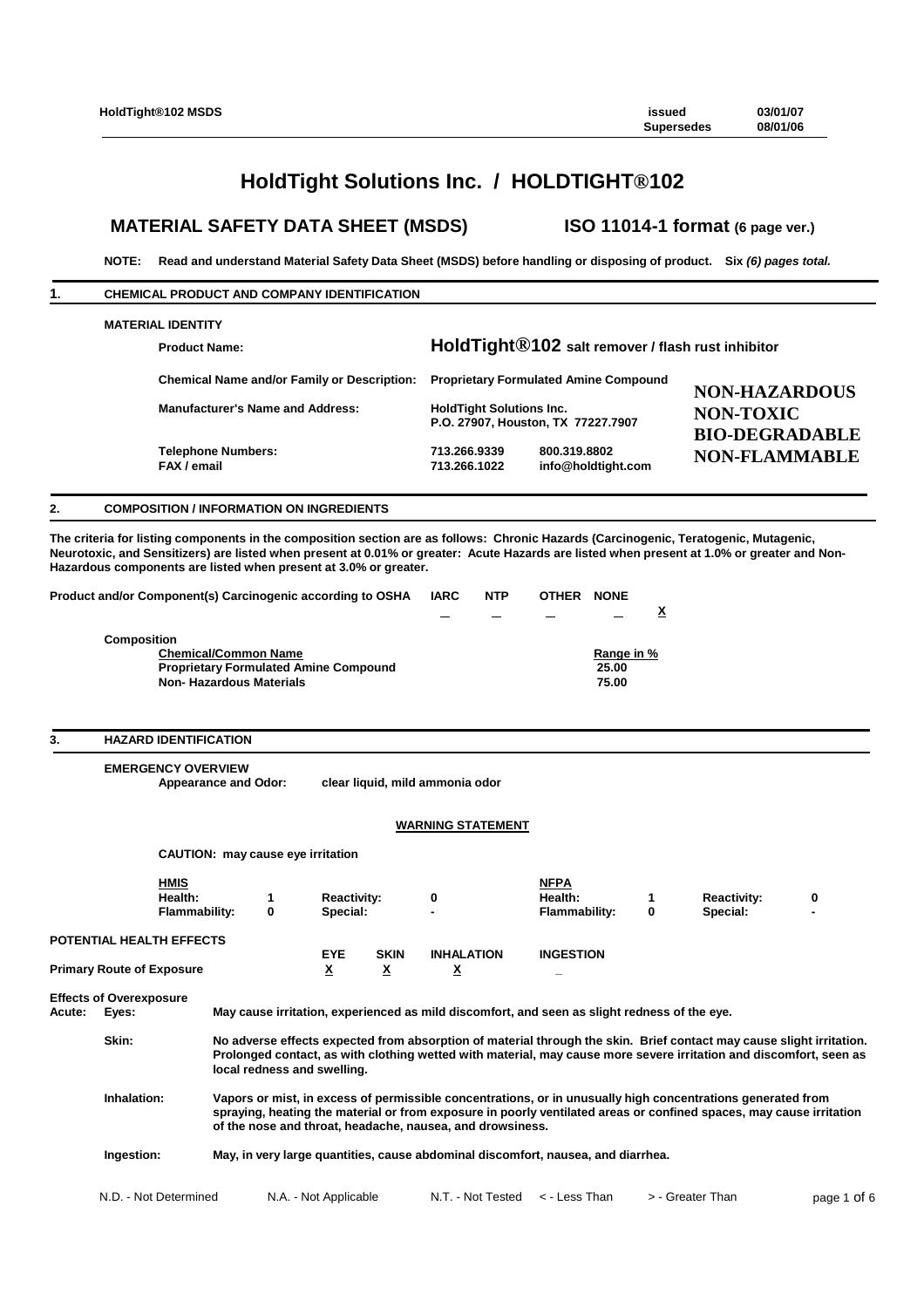|                                   | HoldTight®102 MSDS                                                                                                                                                                                                                                                                                                                                                                                                     |             |                                                                              |                                                                |                   |  |               | issued<br><b>Supersedes</b>                                                                   | 03/01/07<br>08/01/06                                                                                                                                                                                                                                                    |
|-----------------------------------|------------------------------------------------------------------------------------------------------------------------------------------------------------------------------------------------------------------------------------------------------------------------------------------------------------------------------------------------------------------------------------------------------------------------|-------------|------------------------------------------------------------------------------|----------------------------------------------------------------|-------------------|--|---------------|-----------------------------------------------------------------------------------------------|-------------------------------------------------------------------------------------------------------------------------------------------------------------------------------------------------------------------------------------------------------------------------|
|                                   | <b>Sensitization</b>                                                                                                                                                                                                                                                                                                                                                                                                   |             |                                                                              |                                                                |                   |  |               |                                                                                               |                                                                                                                                                                                                                                                                         |
|                                   | <b>Properties:</b>                                                                                                                                                                                                                                                                                                                                                                                                     |             | This product is not expected to be a human sensitizer based on animal data.  |                                                                |                   |  |               |                                                                                               |                                                                                                                                                                                                                                                                         |
| <b>Chronic:</b>                   |                                                                                                                                                                                                                                                                                                                                                                                                                        |             | No adverse effects anticipated.                                              |                                                                |                   |  |               |                                                                                               |                                                                                                                                                                                                                                                                         |
| Aggravated<br><b>By Exposure:</b> | <b>Medical Conditions</b>                                                                                                                                                                                                                                                                                                                                                                                              |             | Repeated skin contact may aggravate an existing dermatitis (skin condition). |                                                                |                   |  |               |                                                                                               |                                                                                                                                                                                                                                                                         |
|                                   |                                                                                                                                                                                                                                                                                                                                                                                                                        |             | Repeated overexposure may aggravate existing kidney disease.                 |                                                                |                   |  |               |                                                                                               |                                                                                                                                                                                                                                                                         |
| <b>Other Remarks:</b>             |                                                                                                                                                                                                                                                                                                                                                                                                                        | <b>None</b> |                                                                              |                                                                |                   |  |               |                                                                                               |                                                                                                                                                                                                                                                                         |
| 4.                                | <b>FIRST AID MEASURES</b>                                                                                                                                                                                                                                                                                                                                                                                              |             |                                                                              |                                                                |                   |  |               |                                                                                               |                                                                                                                                                                                                                                                                         |
|                                   | Eyes:                                                                                                                                                                                                                                                                                                                                                                                                                  |             |                                                                              | lids with water. Get medical attention if irritation persists. |                   |  |               |                                                                                               | Flush eyes with water several times. Hold eyelids apart while flushing to rinse entire surface of eye and                                                                                                                                                               |
|                                   | Skin:                                                                                                                                                                                                                                                                                                                                                                                                                  |             |                                                                              |                                                                |                   |  |               | Wash skin with soap and water. Get medical attention if skin irritation develops or persists. |                                                                                                                                                                                                                                                                         |
|                                   | Ingestion:                                                                                                                                                                                                                                                                                                                                                                                                             |             |                                                                              | None considered necessary.                                     |                   |  |               |                                                                                               |                                                                                                                                                                                                                                                                         |
|                                   | Inhalation:                                                                                                                                                                                                                                                                                                                                                                                                            |             |                                                                              | breathing becomes difficult or symptoms persist.               |                   |  |               |                                                                                               | If irritation, headache, nausea, or drowsiness occurs, remove to fresh air. Get medical attention if                                                                                                                                                                    |
|                                   | <b>Other Instructions:</b>                                                                                                                                                                                                                                                                                                                                                                                             |             | None                                                                         |                                                                |                   |  |               |                                                                                               |                                                                                                                                                                                                                                                                         |
| 5.                                | <b>FIRE-FIGHTING MEASURES</b>                                                                                                                                                                                                                                                                                                                                                                                          |             |                                                                              |                                                                |                   |  |               |                                                                                               |                                                                                                                                                                                                                                                                         |
|                                   | Ignition Temp. Degrees F.:<br>Flash Point Degrees F. (Method):<br>Flammable Limits (%)                                                                                                                                                                                                                                                                                                                                 |             | N.D.                                                                         | $>400^{\circ}$ F (PMCC)<br>Lower: N.D.                         | Upper: N.D.       |  |               |                                                                                               |                                                                                                                                                                                                                                                                         |
|                                   | <b>Recommended Fire Extinguishing Agents and Special Procedures:</b><br>According to NFPA Guide, use water spray, dry chemical, foam, or carbon dioxide. Water or foam may cause frothing. Use water to<br>cool fire-exposed containers. If a leak or spill has not ignited, use water spray to disperse the vapors and to provide protection for<br>person attempting to stop the leak.                               |             |                                                                              |                                                                |                   |  |               |                                                                                               |                                                                                                                                                                                                                                                                         |
|                                   |                                                                                                                                                                                                                                                                                                                                                                                                                        |             |                                                                              |                                                                |                   |  |               |                                                                                               |                                                                                                                                                                                                                                                                         |
|                                   | Unusual or Explosive Hazards:                                                                                                                                                                                                                                                                                                                                                                                          |             | <b>None</b>                                                                  |                                                                |                   |  |               |                                                                                               |                                                                                                                                                                                                                                                                         |
| 6.                                | <b>ACCIDENTAL RELEASE MEASURES</b>                                                                                                                                                                                                                                                                                                                                                                                     |             |                                                                              |                                                                |                   |  |               |                                                                                               |                                                                                                                                                                                                                                                                         |
|                                   | Procedures in Case of Accidental Release, Breakage or Leakage:                                                                                                                                                                                                                                                                                                                                                         |             |                                                                              |                                                                |                   |  |               |                                                                                               |                                                                                                                                                                                                                                                                         |
|                                   | Ventilate area to accelerate evaporation. Contain spill if possible. Avoid contact with skin, eyes or clothing. Low concentrations of the<br>active ingredient can be degraded in a biological wastewater treatment system. Aquatic toxicity data indicates a very low order or<br>negligible toxicity to aquatic organisms. It is, therefore, feasible to dispose of in a sanitary sewer with large amounts of water. |             |                                                                              |                                                                |                   |  |               |                                                                                               |                                                                                                                                                                                                                                                                         |
| 7.                                | <b>HANDLING AND STORAGE</b>                                                                                                                                                                                                                                                                                                                                                                                            |             |                                                                              |                                                                |                   |  |               |                                                                                               |                                                                                                                                                                                                                                                                         |
|                                   | label on container                                                                                                                                                                                                                                                                                                                                                                                                     |             |                                                                              |                                                                |                   |  |               |                                                                                               | Precautions to be taken in handling and storage: Minimum feasible handling temperatures should be maintained. Periods of exposure<br>to high temperatures should be minimized. Water contamination should be avoided. Protect from freezing temperatures. Also see HMIS |
| 8.                                | <b>EXPOSURE CONTROLS/PERSONAL PROTECTION</b>                                                                                                                                                                                                                                                                                                                                                                           |             |                                                                              |                                                                |                   |  |               |                                                                                               |                                                                                                                                                                                                                                                                         |
|                                   | <b>Protective Equipment (Type)</b>                                                                                                                                                                                                                                                                                                                                                                                     |             |                                                                              |                                                                |                   |  |               |                                                                                               |                                                                                                                                                                                                                                                                         |
|                                   | <b>Eye/Face Protection:</b>                                                                                                                                                                                                                                                                                                                                                                                            |             |                                                                              |                                                                |                   |  |               | Chemical - type goggles or face shield optional, but recommended to prevent eye contact.      |                                                                                                                                                                                                                                                                         |
|                                   | <b>Skin Protection:</b>                                                                                                                                                                                                                                                                                                                                                                                                |             |                                                                              | be laundered or dry-cleaned.                                   |                   |  |               |                                                                                               | Workers should wash exposed skin several times daily with soap and water. Soiled work clothing should                                                                                                                                                                   |
|                                   | <b>Respiratory Protection:</b>                                                                                                                                                                                                                                                                                                                                                                                         |             |                                                                              |                                                                |                   |  |               |                                                                                               | Pursuant to standard industrial safety procedures, if vapor, mist or dust is generated in a contained space                                                                                                                                                             |
|                                   | N.D. - Not Determined                                                                                                                                                                                                                                                                                                                                                                                                  |             | N.A. - Not Applicable                                                        |                                                                | N.T. - Not Tested |  | < - Less Than | > - Greater Than                                                                              | page 2 of 6                                                                                                                                                                                                                                                             |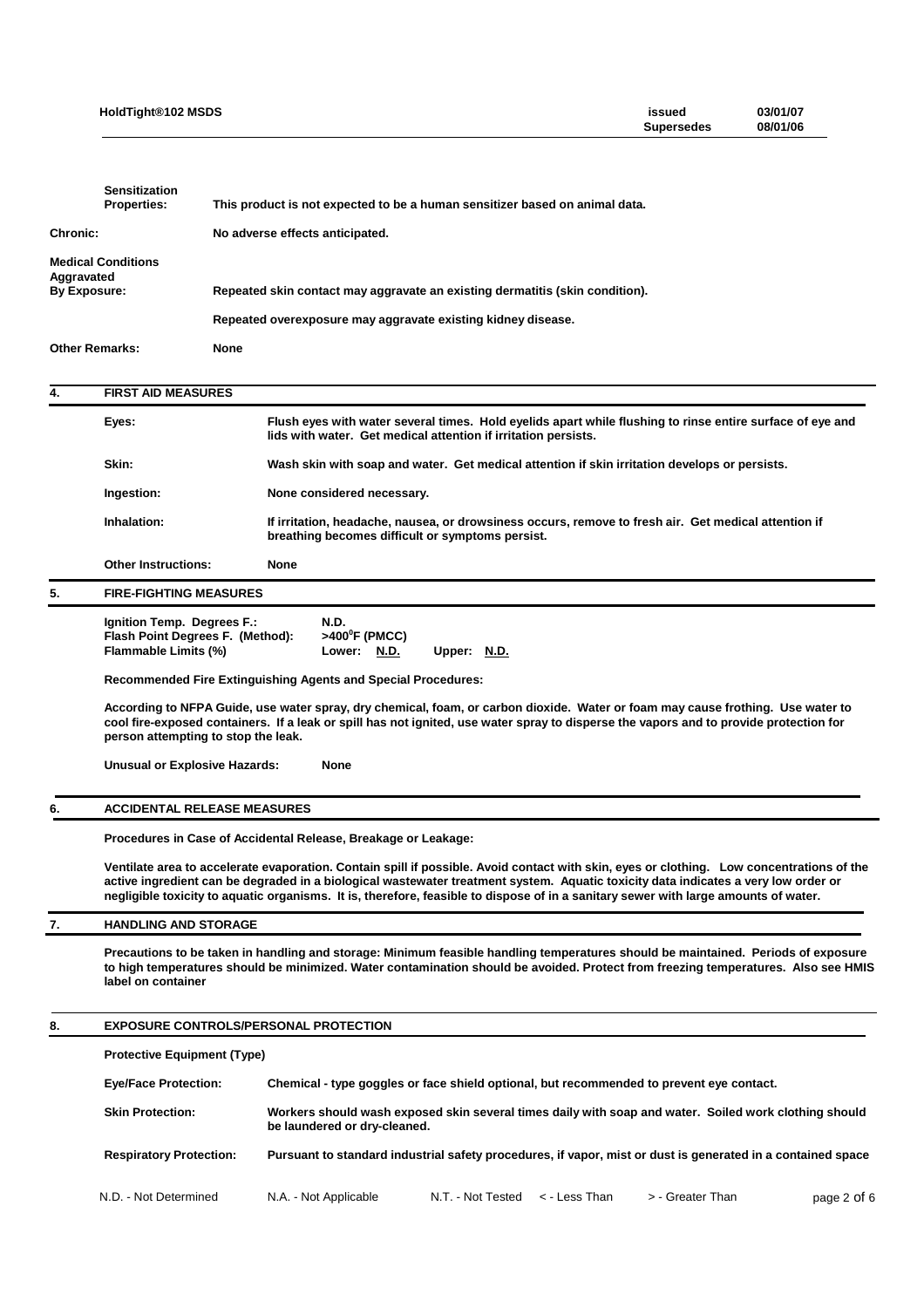|                  | HoldTight®102 MSDS                                                                                                                                                                                                                                                                                |                                                                                                                                                                                                                                                                      | issued<br><b>Supersedes</b> | 03/01/07<br>08/01/06 |  |  |  |  |  |  |  |
|------------------|---------------------------------------------------------------------------------------------------------------------------------------------------------------------------------------------------------------------------------------------------------------------------------------------------|----------------------------------------------------------------------------------------------------------------------------------------------------------------------------------------------------------------------------------------------------------------------|-----------------------------|----------------------|--|--|--|--|--|--|--|
|                  |                                                                                                                                                                                                                                                                                                   | without fresh air ventilation, use respirator approved by MSHA or NIOSH as appropriate. See below for<br>applicable permissible concentrations.                                                                                                                      |                             |                      |  |  |  |  |  |  |  |
|                  | <b>Ventilation:</b>                                                                                                                                                                                                                                                                               | Adequate to meet occupational exposure limits. General exhaust ventilation is acceptable. (See below)                                                                                                                                                                |                             |                      |  |  |  |  |  |  |  |
|                  | <b>Exposure Limit</b><br><b>For Product:</b>                                                                                                                                                                                                                                                      | 25 mg/m <sup>3</sup> (TWA - ACGIH) undiluted; 1250 - 6250 mg/m <sup>3</sup> diluted 50:1 to 250:1 per instructions for use                                                                                                                                           |                             |                      |  |  |  |  |  |  |  |
| 9.               | PHYSICAL AND CHEMICAL PROPERTIES                                                                                                                                                                                                                                                                  |                                                                                                                                                                                                                                                                      |                             |                      |  |  |  |  |  |  |  |
|                  | <b>Appearance and Odor:</b><br><b>Boiling Point (Degrees F.):</b><br>Percent VOC:<br>Evaporation Rate (n-butyl acetate=1)<br>Specific Gravity (H <sub>2</sub> 0=1):<br>pH:<br><b>Solubility in Water:</b><br>Vapor Pressure:<br><b>Viscosity:</b><br><b>Freezing Point:</b><br><b>Flash Point</b> | clear liquid, light, pleasant odor<br>$212^{\circ}$ F<br>N.D.<br>8.5<br>1.0304<br>10.2<br>100%<br>10.3 mmHg @: 100°F<br>2 cSt @ 77 <sup>o</sup> F<br>$23^{\circ}$ F<br>>400°F (Method PMCC)                                                                          |                             |                      |  |  |  |  |  |  |  |
| 10.              | STABILITY AND REACTIVITY                                                                                                                                                                                                                                                                          |                                                                                                                                                                                                                                                                      |                             |                      |  |  |  |  |  |  |  |
|                  | <b>This Material Reacts</b><br><b>Violently With:</b><br>Air<br>Water<br>$\blacksquare$                                                                                                                                                                                                           | (If others is checked below, see comments for details)<br>Heat<br>Strong Oxidizers Others None of These<br>Υ<br>$\blacksquare$                                                                                                                                       |                             |                      |  |  |  |  |  |  |  |
| <b>Comments:</b> |                                                                                                                                                                                                                                                                                                   | This material reacts with acids.                                                                                                                                                                                                                                     |                             |                      |  |  |  |  |  |  |  |
|                  |                                                                                                                                                                                                                                                                                                   | Products Evolved When Subjected to Heat or Combustion:                                                                                                                                                                                                               |                             |                      |  |  |  |  |  |  |  |
|                  | <b>NONE</b>                                                                                                                                                                                                                                                                                       |                                                                                                                                                                                                                                                                      |                             |                      |  |  |  |  |  |  |  |
|                  | <b>Hazardous Polymerizations:</b>                                                                                                                                                                                                                                                                 | <b>OCCUR</b><br><b>DO NOT OCCUR</b><br>$\underline{x}$                                                                                                                                                                                                               |                             |                      |  |  |  |  |  |  |  |
| 11.              | <b>TOXICOLOGICAL INFORMATION</b>                                                                                                                                                                                                                                                                  |                                                                                                                                                                                                                                                                      |                             |                      |  |  |  |  |  |  |  |
|                  |                                                                                                                                                                                                                                                                                                   | TOXICOLOGICAL INFORMATION (ANIMAL TOXICITY DATA)                                                                                                                                                                                                                     |                             |                      |  |  |  |  |  |  |  |
|                  | Median Lethal Dose (LD50 LC50) (Species)                                                                                                                                                                                                                                                          |                                                                                                                                                                                                                                                                      |                             |                      |  |  |  |  |  |  |  |
|                  | Oral:<br>Inhalation:<br>Dermal:                                                                                                                                                                                                                                                                   | $>$ 10.0 - 25.0 g/kg (rat); slightly toxic<br>N.D.<br>> 50 g/kg (rabbit); practically non-toxic                                                                                                                                                                      |                             |                      |  |  |  |  |  |  |  |
|                  | Irritation Index, Estimation of Irritation (Species)                                                                                                                                                                                                                                              |                                                                                                                                                                                                                                                                      |                             |                      |  |  |  |  |  |  |  |
|                  | Skin:<br>Eyes:<br><b>Sensitization:</b><br>Other:                                                                                                                                                                                                                                                 | believed to be 0.5-3.0/8.0 (rabbit); slightly irritating<br>believed to be 15-25/100 (rabbit); slightly irritating<br>Negative (guinea pig)<br>Prolonged and repeated ingestion of compounds of active ingredient has caused kidney damage in<br>laboratory animals. |                             |                      |  |  |  |  |  |  |  |

# **12. ECOLOGICAL INFORMATION**

The following information is compiled from various tests and studies on the proprietary compound in **HoldTight® 102**.

- Aquatic toxicity data indicates negligible toxicity to aquatic organisms.
- The data show the compound is relatively non-toxic to bacteria, fathead minnows, and Daphnia magna.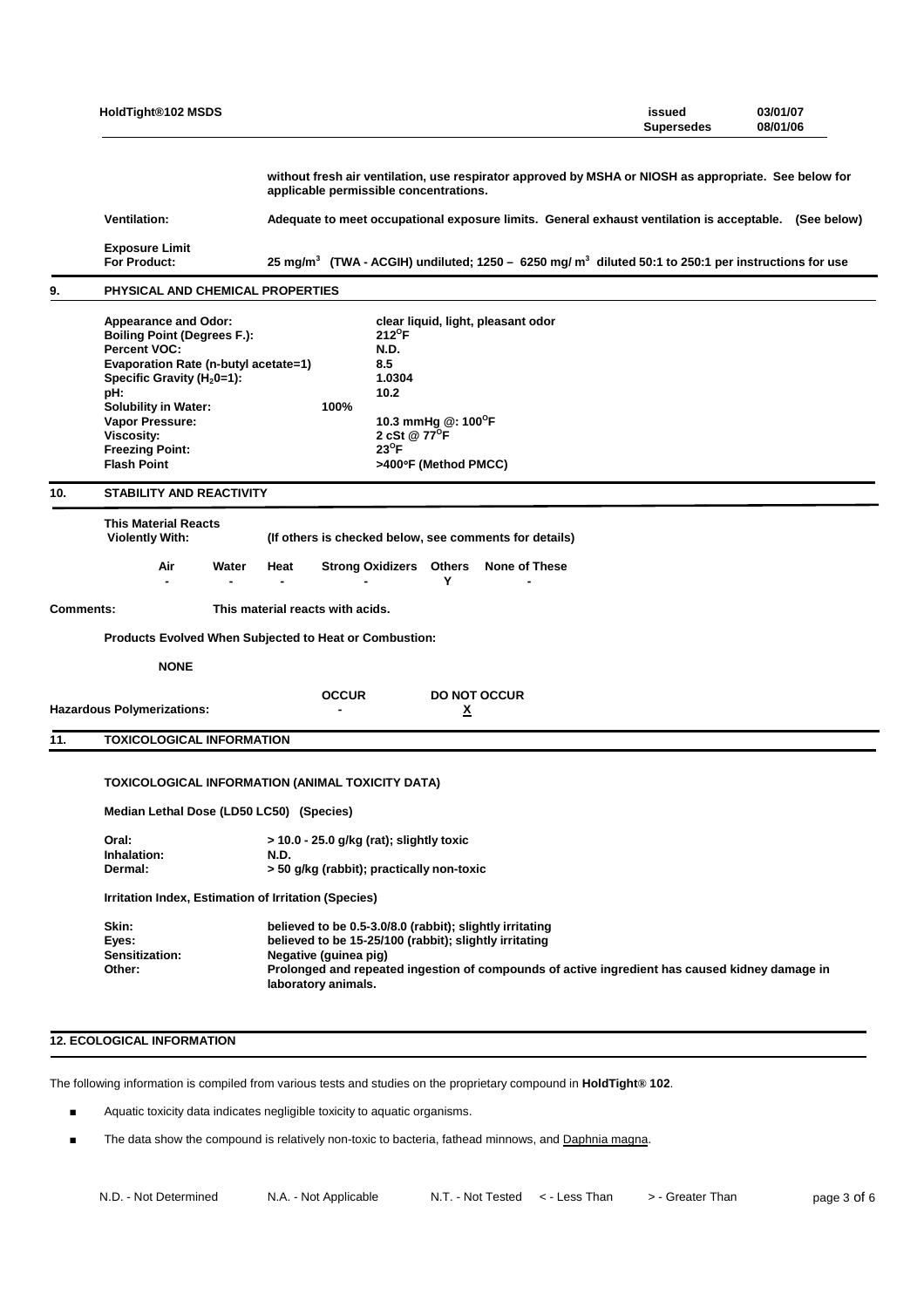| HoldTight®102 MSDS | issued            | 03/01/07 |
|--------------------|-------------------|----------|
|                    | <b>Supersedes</b> | 08/01/06 |

- The "octanol:water partition coefficient," (log P<sub>ow</sub>) = -1.75 (Verschueren, 1983), indicates that the compound would not likely bioaccumulate in aquatic organisms.
- Biodegradation data show the compound biodegrades and will not persist in the environment. Increased rate of biodegradation by acclimation is expected in biological treatment systems that regularly process wastewater containing the compound.
- Environmental toxicity data indicate that optimal conditions will allow low level amounts of this compound to biodegrade (slowly); the residual (if any) will not have an appreciable impact on the environment.
- Due to negligible toxicity to aquatic life, product may be disposed of in sanitary sewers.
- This formulated compound *is not* a "Priority pollutant," under Sec. 307 of the Clean Water Act (CWA) *nor* is it a "Hazardous Substance" under Sec. 311 of that Act. And it *is not* regulated as a "Water Priority Chemical" under Title III, Sec. 313 of the Superfund Amendment and Reauthorization Act (SARA).

Contact manufacturer if additional ecological information is needed.

# **13. DISPOSAL CONSIDERATIONS**

### **WASTE DISPOSAL METHODS**

**This product has been evaluated for RCRA characteristics and does not meet the criteria of a hazardous waste if discarded in its purchased form. Under RCRA, it is the responsibility of the user of the product to determine at the time of disposal, whether the product meets RCRA criteria for hazardous waste. This is because product uses, transformations, mixtures, processes, etc. may render the resulting materials hazardous. However, when used as directed by manufacturer the product may be disposed of in a sanitary sewer system.**

**REMARKS: Biodegradation data indicates the product biodegrades and will not persist in the environment. An increased rate of biodegradation would be expected via acclimation in biological treatment systems that receive this product on a regular basis in wastewater.**

#### **14. TRANSPORT INFORMATION**

**NONE**

|     |                                    | <b>TRANSPORTATION</b>                                                                                                |                | NOT REGULATED, US freight classification 55 for establishing freight rates |                      |          |                  |  |  |  |  |
|-----|------------------------------------|----------------------------------------------------------------------------------------------------------------------|----------------|----------------------------------------------------------------------------|----------------------|----------|------------------|--|--|--|--|
|     |                                    | <b>DOT: PROPER SHIPPING NAME:</b>                                                                                    |                |                                                                            |                      |          |                  |  |  |  |  |
|     |                                    | N.A<br><b>HAZARD CLASS:</b><br><b>IDENTIFICATION NUMBER:</b><br><b>N.A.</b><br><b>LABEL REQUIRED:</b><br><b>None</b> |                |                                                                            |                      |          |                  |  |  |  |  |
|     | <b>IMDG: PROPER SHIPPING NAME:</b> |                                                                                                                      |                | N.D.<br>N.D.                                                               |                      |          |                  |  |  |  |  |
|     | <b>IATA: PROPER SHIPPING NAME:</b> |                                                                                                                      |                |                                                                            |                      |          |                  |  |  |  |  |
|     |                                    | <b>TDG: PROPER SHIPPING NAME:</b>                                                                                    |                |                                                                            | <b>NOT REGULATED</b> |          |                  |  |  |  |  |
|     |                                    | <b>HAZARD CLASS:</b><br><b>IDENTIFICATION NUMBER: N.A.</b><br><b>LABEL REQUIRED:</b>                                 |                | <b>N.A.</b><br><b>N.A.</b>                                                 |                      |          |                  |  |  |  |  |
| 15. |                                    | <b>REGULATORY INFORMATION</b>                                                                                        |                |                                                                            |                      |          |                  |  |  |  |  |
|     | А.                                 | <b>SARA TITLE III</b>                                                                                                |                |                                                                            |                      |          |                  |  |  |  |  |
|     |                                    | Title III Section 302/304 Extremely Hazardous Substance:                                                             |                |                                                                            |                      |          |                  |  |  |  |  |
|     |                                    | <b>Component</b><br><b>NONE</b>                                                                                      | <b>CAS No.</b> |                                                                            | Percent              | RQ (lbs) | <b>TPQ (lbs)</b> |  |  |  |  |
|     |                                    | <b>CERCLA SECTION 102(a) Hazardous Substance</b>                                                                     |                |                                                                            |                      |          |                  |  |  |  |  |
|     |                                    | <b>Component</b>                                                                                                     | CAS No.        |                                                                            | Percent              | RQ (lbs) |                  |  |  |  |  |

**Title III Section 311 Hazard Categorization**

**Acute Chronic Fire Pressure Reactive Not Applicable**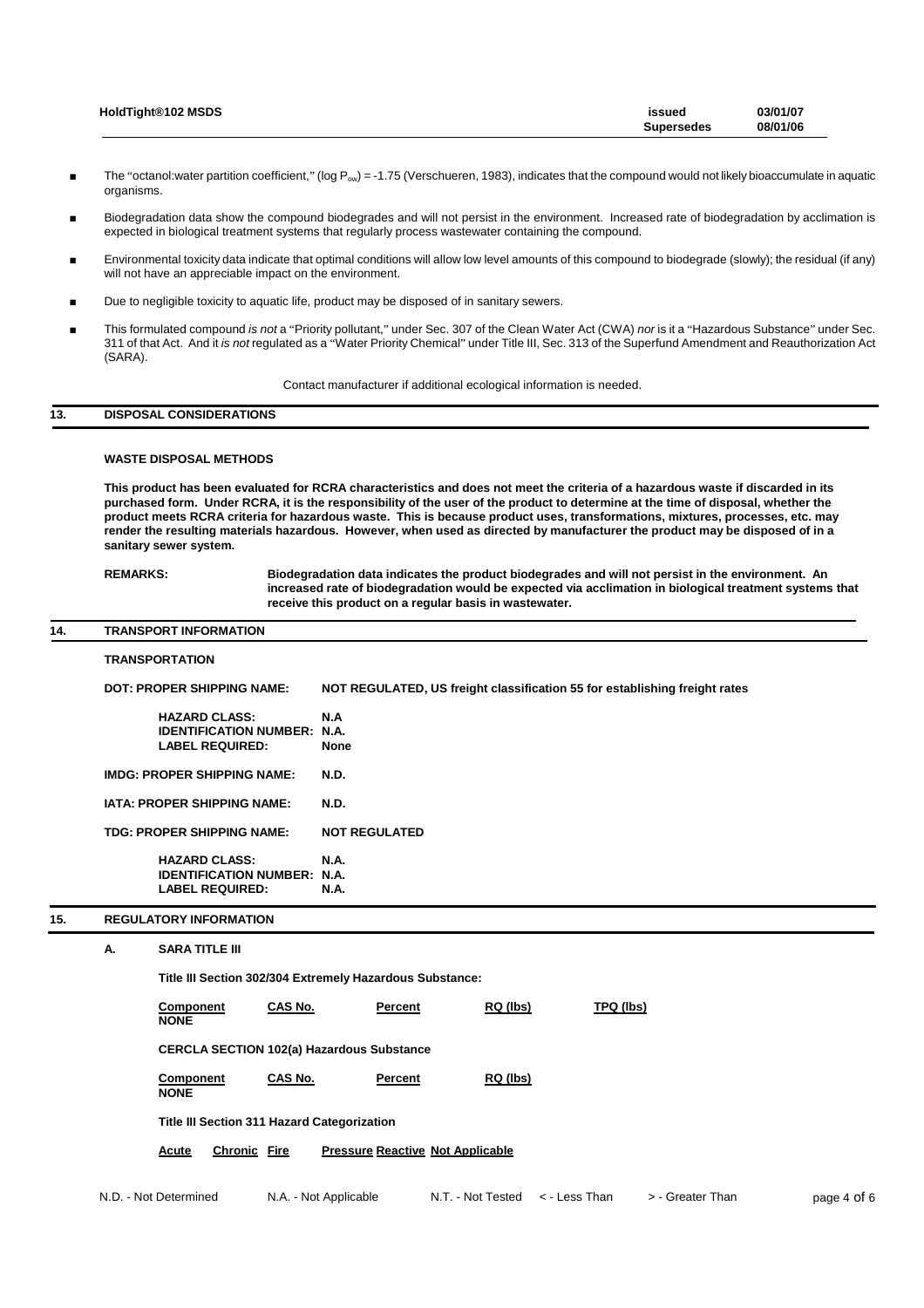| HoldTight®102 MSDS | issued<br><b>Supersedes</b> | 03/01/07<br>08/01/06 |
|--------------------|-----------------------------|----------------------|
|                    |                             |                      |

**X \_ \_ \_ \_ \_**

**Title III Section 313 Toxic Chemicals**

**Component CAS No. Percent NONE**

**B. WHMIS CLASSIFICATION**

**Not regulated**

**C. MICHIGAN CRITICAL MATERIALS**

**No critical materials present.**

# **D. CALIFORNIA PROPOSITION 65**

**This product does not contain materials which the State of California has found to cause cancer, birth defects, or other reproductive harm.**

# **16. OTHER INFORMATION**

**THE INFORMATION CONTAINED HEREIN IS BELIEVED TO BE ACCURATE. IT IS PROVIDED INDEPENDENTLY OF ANY SALE OF THE PRODUCT FOR PURPOSE OF HAZARD COMMUNICATION AS PART OF HOLDTIGHT INC., PRODUCT SAFETY PROGRAM. IT IS NOT INTENDED TO CONSTITUTE PERFORMANCE INFORMATION CONCERNING THE PRODUCT.NO EXPRESS WARRANTY, OR IMPLIED WARRANTY OF MERCHANTABILITY OR FITNESS FOR A PARTICULAR PURPOSE IS MADE WITH RESPECT TO THE PRODUCT OR THE INFORMATION CONTAINED HEREIN. DATA SHEETS ARE AVAILABLE FOR ALL HOLDTIGHT PRODUCTS. YOU ARE URGED TO OBTAIN DATA SHEETS FOR ALL HOLDTIGHT® PRODUCTS YOU BUY, PROCESS, USE OR DISTRIBUTE AND YOU ARE ENCOURAGED AND REQUESTED TO ADVISE THOSE WHO MAY COME IN CONTACT WITH SUCH PRODUCTS OF THE INFORMATION CONTAINED HEREIN.**

**TO DETERMINE APPLICABILITY OR EFFECT OF ANY LAW OR REGULATION WITH RESPECT TO THE PRODUCT, USER SHOULD CONSULT HIS LEGAL ADVISOR OR THE APPROPRIATE GOVERNMENT AGENCY. HOLDTIGHT® DOES NOT UNDERTAKE TO FURNISH ADVICE ON SUCH MATTERS.**

**Date: 04/01/01 Revised, Supersedes 07/14/99 Inquiries regarding MSDS should be directed to:**

> **HoldTight Solutions Inc. P.O. Box 27907 Houston, TX 77227.7907 Phone 713.266.9339 / 800.319.8802 Fax 713.266.1022 / 800.728.8861 email: msds@holdtight.com**

**PLEASE SEE BELOW FOR SHIPPING / PRODUCT LABEL**

# **17. SHIPPING / PRODUCT LABEL**

# **HoldTight®102**

*Read and understand Material Safety Data Sheet before handling or disposing of product***.**

# **INSTRUCTIONS FOR USE**

**In humid ambient conditions (i.e. 40<sup>o</sup>F and 90% relative humidity) with significant surface contamination, a 50:1 ratio (50 parts water to 1 part HoldTight®102) up to 100:1, depending on type of equipment and application procedure used (see manufacturer's detailed instructions) will normally protect the surface from flash rust for 48 hours or more -- providing the surface remains dry – and will remove virtually all loosely adhered surface contaminants, such as chlorides, sulfates, and other debris.**

**In a dry ambient setting a 100:1 mixture may be adequate. Note, however, that higher levels of surface contamination (e.g., chlorides and other soluble salts) will require higher concentrations of HoldTight ®102 at a given level of ambient air humidity**

**When humidity is minimal, and the surfaces are not highly contaminated, HoldTight®102 has been effective in dilutions up to 250:1.**

**For use in any water or wet abrasive blast system with a 50 (water):1 (additive) injection system, pour HoldTight®102 undiluted into the inhibitor reservoir. Positively interlocked injector pumps (PIIP) will automatically provide a 50:1 ratio in the blasting water. To achieve a 100:1 mixture in the blast water in such systems, simply dilute HoldTight®102 with water 1:1 prior to pouring into the inhibitor reservoir. If no injection system is available, dilute HoldTight®102 with water as required prior to use.**